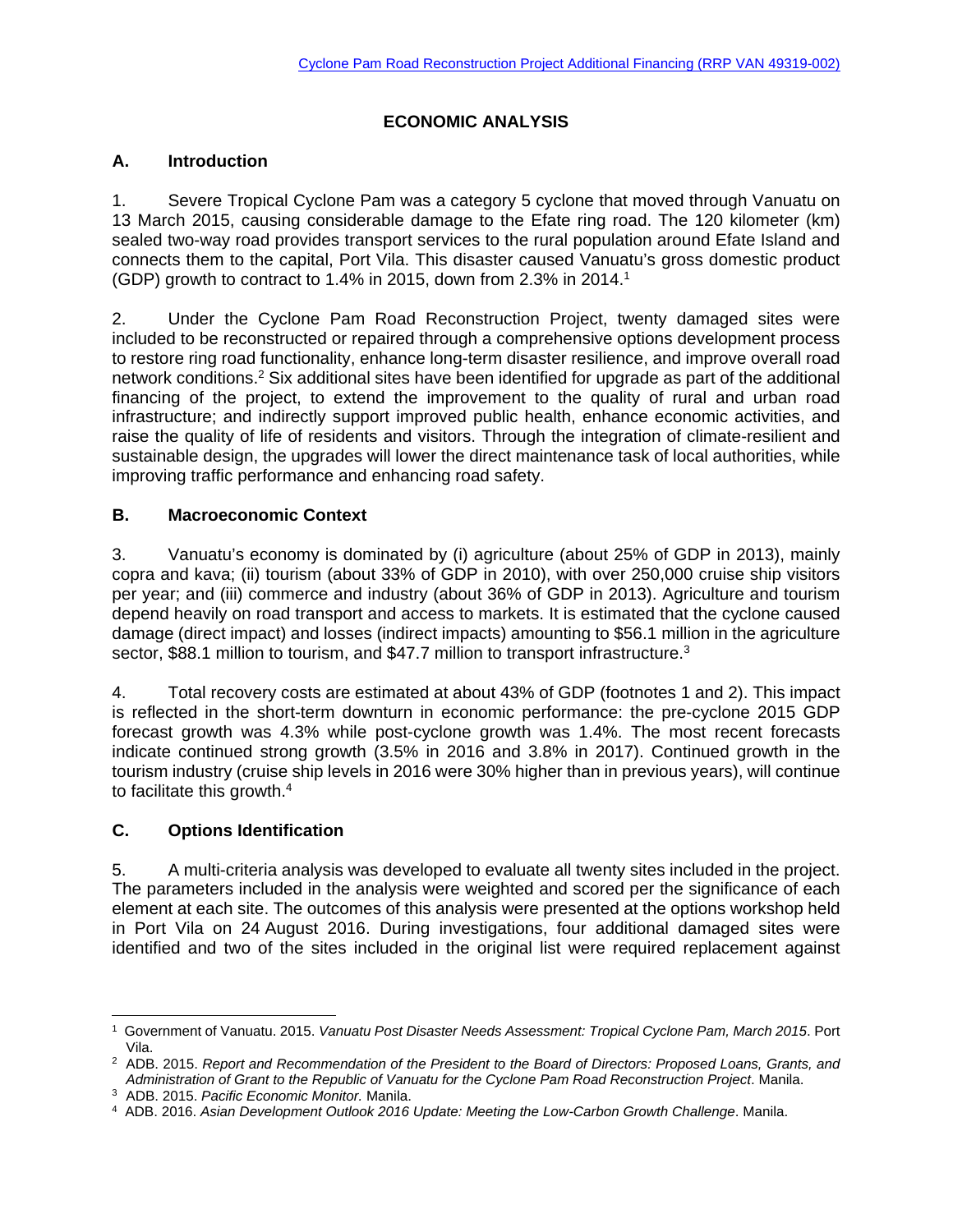repairs. These six sites were included in the additional financing for implementation and concept design options were assessed at another options workshop on 23 March 2017.<sup>5</sup>

#### **D. Economic Analysis**

6. The economic analysis was carried out per Asian Development Bank (ADB) Guidelines for the Economic Analysis of Projects.<sup>6</sup> It quantified the benefits and costs associated with the preferred option at each site in comparison to a without-project scenario (i.e., ongoing maintenance and replacement activities to maintain the existing level of service).<sup>7</sup> The project evaluation period for this cost–benefit analysis was 30 years, with construction complete by the end of 2018.<sup>8</sup> All benefits and costs were expressed in 2017 prices, using the domestic price numeraire (shadow exchange rate factor of 1.12 applied to tradable costs and benefits).<sup>9</sup> A shadow wage rate for unskilled labor of 0.75 of market wages was applied to the unskilled labor component of capital, operation and maintenance costs, and work-based road user benefits.10 No conversion factors were applied to non-tradable goods, skilled labor, or leisure time. The exchange rate used was  $$1 = Vt111.35$  (spot rate as of 4 April 2017).

7. The analysis examined both non-incremental and incremental benefits of preferred options. Since the works under the additional financing will not provide a new route or infrastructure, but rather improved performance and reliability of the existing network, most of the benefits are likely to be non-incremental. This improved performance will generate a nonincremental producer surplus to existing road users through operating cost reductions. However, per assumed income and price elasticities of demand, the potential for generated and induced trips to occur because of these cost reductions was also assessed and the associated incremental consumer surplus estimated. Per ADB guidelines, the discount rate and economic internal rate of return (EIRR) adopted within the analysis was 9%. The results of the cost–benefit analysis were subjected to sensitivity tests to ascertain the robustness of the project's economic viability.

# **E. Economic Costs**

8. The project economic costs were those predominantly associated with the capital construction works, including earthworks and ground improvement (e.g., embankments, fill, and grading); road base and subbase materials; bitumen; removal of existing bridge structures; piling; bridge structures (e.g., truss steel works, pre-cast decking, and footways); drainage and erosion control; and road furniture and markings. Construction phase costings also considered consulting services for design, tendering, training, and project supervision during 2017–2018. No price contingencies were included. Similarly, all taxes and import duties were excluded.

9. The ongoing operation and maintenance task was quantified for each of the individual project sites for the base case (without-project) and project case scenarios. Maintenance costs considered included routine annual maintenance and periodic maintenance (e.g., clearance of

<sup>&</sup>lt;sup>5</sup> Options Workshop Report (accessible from the list of linked documents in Appendix 2).

 $6$  ADB. 2017. Guidelines for the Economic Analysis of Projects. Manila.<br>
<sup>7</sup> A without-project scenario in which the Efate ring road becomes permanently disconnected by bridge failure was not considered a realistic base

<sup>&</sup>lt;sup>8</sup> The assessment period is considered appropriate given the proposed design life of 100 years for most of the proposed infrastructure.

<sup>&</sup>lt;sup>9</sup> ADB. 2011. *Report and Recommendation of the President to the Board of Directors: Proposed Loan and Administration of Grants to the Republic of Vanuatu for the Port Vila Urban Development Project*. Manila. (Economic Analysis [accessible from the list of linked documents in Appendix 2]). 10 Adopted as a standard estimate for wage in data-scarce countries, consistent with ADB. 2013. *Cost–Benefit Analysis* 

*for Development: A Practical Guide.* Manila.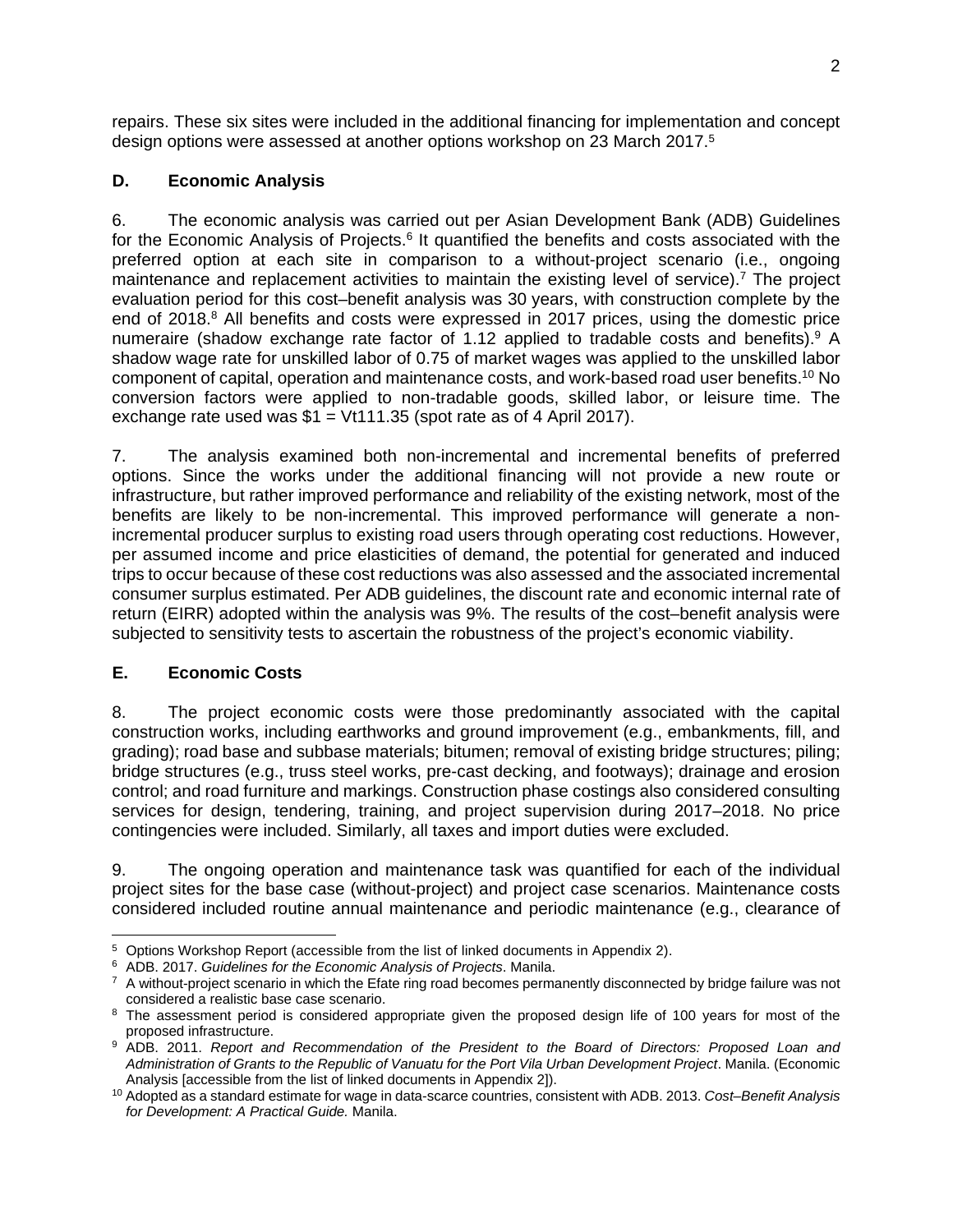storm debris every 5 years, scour protection works every 10 years, and road resurfacing costs every 15 years). In addition, the maintenance regime for the base case scenario assumed the like-for-like replacement of existing infrastructure per existing conditions. All bridge and culvert locations were assumed to have a 20-year remaining service life. The project assumed a 100 year design life for all bridge and culvert sites. The road upgrade at Tassikiri was assumed 20 year design life.

10. Total capital economic costs for the works under the additional financing were estimated at Vt1.02 billion (\$9.18 million equivalent) to be expended in 2018.11 Project costs is in Table 1.

| Table 1: Project Economic Costs (Vt) |                     |                     |                  |                                                         |  |
|--------------------------------------|---------------------|---------------------|------------------|---------------------------------------------------------|--|
|                                      | <b>Capital Cost</b> |                     |                  | <b>Average Annual Operation</b><br>and Maintenance Cost |  |
|                                      | <b>Base Case</b>    | <b>Project Case</b> | <b>Base Case</b> | <b>Project Case</b>                                     |  |
| <b>Epule Bridge</b>                  | 0                   | 388.470.698         | 3,495,968        | 318,346                                                 |  |
| Saama Culvert                        | 0                   | 5,928,352           | 285.448          | 186.423                                                 |  |
| <b>Tanoliu Bridge</b>                | 0                   | 37,894,485          | 679.919          | 457,092                                                 |  |
| <b>Ulei Bridge</b>                   | 0                   | 23,064,941          | 457.092          | 186.423                                                 |  |
| Prima Bridge                         | 0                   | 40,668,617          | 1,690,264        | 186.423                                                 |  |
| Tassikiri Road                       | 0                   | 526,460,638         | 1,731,802        | 1,349,787                                               |  |
| Total                                | 0                   | 1.022.487.732       | 8.340.493        | 2,684,494                                               |  |

Note: Numbers may not sum precisely because of rounding.

Source: Vanuatu Cyclone Pam Road Reconstruction Project consultants' estimates.

#### **F. Economic Benefits**

11. Economic benefits were derived from road users and evaluated per their incremental and non-incremental demand.12 Incremental demand was estimated per forecast uptake in vehicle trips generated because of the project, and calculated by using a standard growth function that captured the growth in traffic in proportion to the forecast GDP growth.13 The value of incremental traffic growth was estimated using the "rule of half."14 Based on available traffic counts, Table 2 summarizes the estimated traffic volumes and vehicle kilometers travelled (VKT) for 2018.<sup>15</sup>

| <b>Table 2: Traffic Performance Estimates</b> |              |         |             |            |                       |        |
|-----------------------------------------------|--------------|---------|-------------|------------|-----------------------|--------|
|                                               | <b>Prima</b> |         | Tassikiri   |            | <b>Other Sections</b> |        |
| <b>Cases</b>                                  | <b>AADT</b>  | VKT     | <b>AADT</b> | VKT        | <b>AADT</b>           | VKT    |
| 2018                                          |              |         |             |            |                       |        |
| <b>Base Case</b>                              | 4.558        | 763.481 | 15.212      | 14,269,231 | 176                   | 29.341 |
| <b>Project Case</b>                           | 4.570        | 765.608 | 15.663      | 14.692.351 | 176                   | 29.423 |

 $\overline{AADT}$  = annual average daily traffic, VKT = vehicle kilometers travelled.

Source: Vanuatu Cyclone Pam Road Reconstruction Project consultants' estimates.

12. The quantified economic benefits were considered as follows:

(i) **Vehicle operating costs.** Benefits were derived from vehicle operating costs (VOC). Reductions in operating costs were based on estimated existing road international roughness index (IRI) conditions (generally good: 3–5) and future road conditions (IRI 2). Using the traffic composition and the Highway Design and

 $11$  This is equivalent to a financial cost of \$8.73 million.

<sup>12</sup> Txt=(Tx0\*(1+gt)^y)\*(Cxt/Cx0)^n. ADB. 2013. *Cost–Benefit Analysis for Development: A Practical Guide*. Manila.

<sup>&</sup>lt;sup>13</sup> GDP growth was held at 4.0% until 2021 and decreased by 0.5% increments every 5 years to 2031.

 $14$  The rule of half is a standard methodology for measuring the benefit associated with generated trips arising from a

project. ADB. 2013. *Cost Benefit Analysis for Development: A Practical Guide.* Manila.<br><sup>15</sup> The four sites outside Port Vila have low traffic volumes. In the absence of traffic counts at each location, an average rural ring road traffic volume was used based on relevant traffic counts.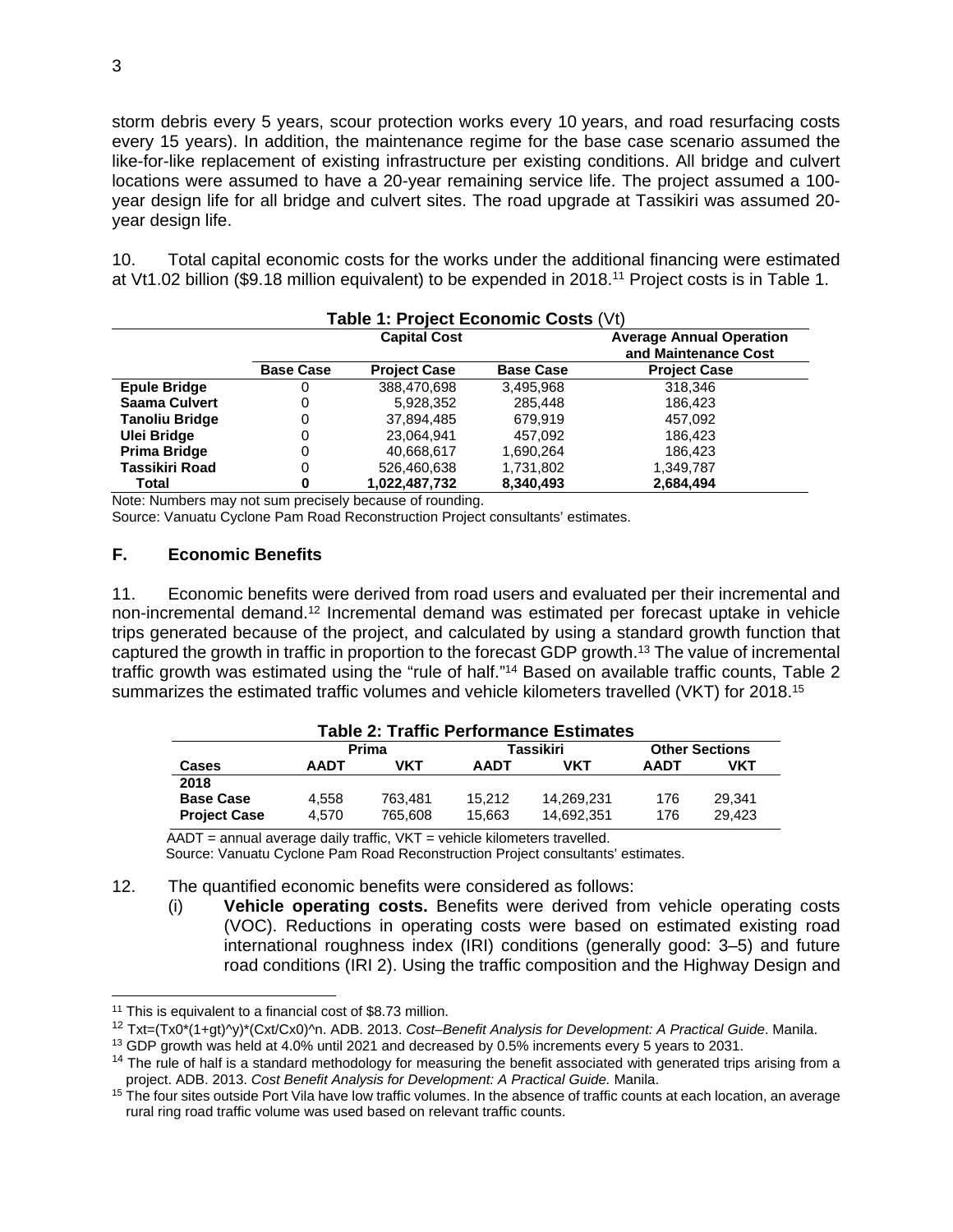Maintenance system (HDM4) vehicle cost data established as part of the Port Vila Urban Development Project (footnote 9), weighted average VOCs (Vt/veh-km) were established for Prima (58.4), Tassikiri (39.2), and the rural sites (58.4). Improvements to the road surface through the upgrades were seen to result in minor (1%–5%) improvements in VOCs. These improved rates were applied to the calculated annual VKT to identify the present value of VOC savings to existing users (Vt427 million) and incremental benefits (Vt100 million).

- (ii) **Travel time.** The upgrades generated minor speed improvements (5 km/hour) for road users at most sites through the provision of improved sight lines, additional capacity, and an improved road surface. For Tassikiri, SIDRA intersection modeling was also undertaken for key intersections to assess project improvements to intersection performance. Significant travel time benefits were observed at the Bellevue (Tassikiri Road–Montmartre Road) intersection.16 The weighted average value of travel time per hour (Prima Vt442, Tassikiri Vt490, and rural sites Vt450) was estimated based on traffic composition, the minimum wage,17 and a 10% adjustment to freight vehicles to capture the perishable nature of goods. A present value of travel time savings to existing users of Vt1.1 billion and incremental benefits of Vt38.0 million was observed.
- (iii) **Flood immunity.** Many of the upgrades address local flooding impacts—the upgrades will reduce the frequency and duration of road closures or detours. Using the annual frequency of flooding observed, the calculated road closure times, and length of average detour routes and speeds, the expected annual delay was estimated for the base case and project case scenarios. Weighted average values of travel time were used to quantify the value of delay time. For Tassikiri, this was supplemented by reductions in annual flood damages to residences and commercial properties. Damage to commercial properties were estimated using average rental costs per square meter per month (Vt1,586). The calculation of the present value of flood immunity improvements identified non-incremental benefits of Vt438.0 million and incremental benefits of Vt3.4 million.
- (iv) **Reduced crash costs.** Crash data at the proposed works locations are scarce. Community consultation identified infrequent crashes at Epule and Tanoliu. Based on annual average daily traffic and vehicle kilometers travelled (VKT), an estimated crash rate of 0.33 crashes per 100,000 VKT was assumed. For Tassikiri, it was assumed that the road would have a similar crash rate to other major roads within the central business district:18 0.17 crashes per 100,000 VKT. No other crash data were available. The project will improve road safety through improved sight lines, design, and landscaping and signage. For the rural sites, a 50% reduction in the crash rate was assumed and a 20% reduction was assumed for Tassikiri in the project case. Benefits were valued using an average crash cost value of Vt557,762. The present value of crash benefits was Vt36.5 million to the existing road and Vt2.0 million as incremental benefit.
- (v) **Greenhouse gas emissions.** Road usage generates emissions of greenhouse gases that contribute to climate change. Based on a Vt4,123 cost of carbon dioxide per ton emissions (footnote 6, inflation adjusted), the estimated vehicle kilometers

<sup>&</sup>lt;sup>16</sup> SIDRA modeling indicates that existing congestion is so bad that operational conditions are forecast to move outside of model parameters. Benefits were held constant from 2027 because of the lack of reliable model data. 17 Motorbikes, bus passengers and drivers, and truck drivers and passengers were assumed to have a work trip time

value equivalent to the minimum wage (Vt170). Cars and pickups were assumed to have a higher value of time (a factor of 1.5 of minimum wage). These values were adjusted to reflect the frequency of work and leisure trips (90% for trucks and pickups, 60% for other vehicles) and occupancies. 18 Roughton International. 2014. *Port Vila Urban Development Project: Progress Report*. Port Vila.